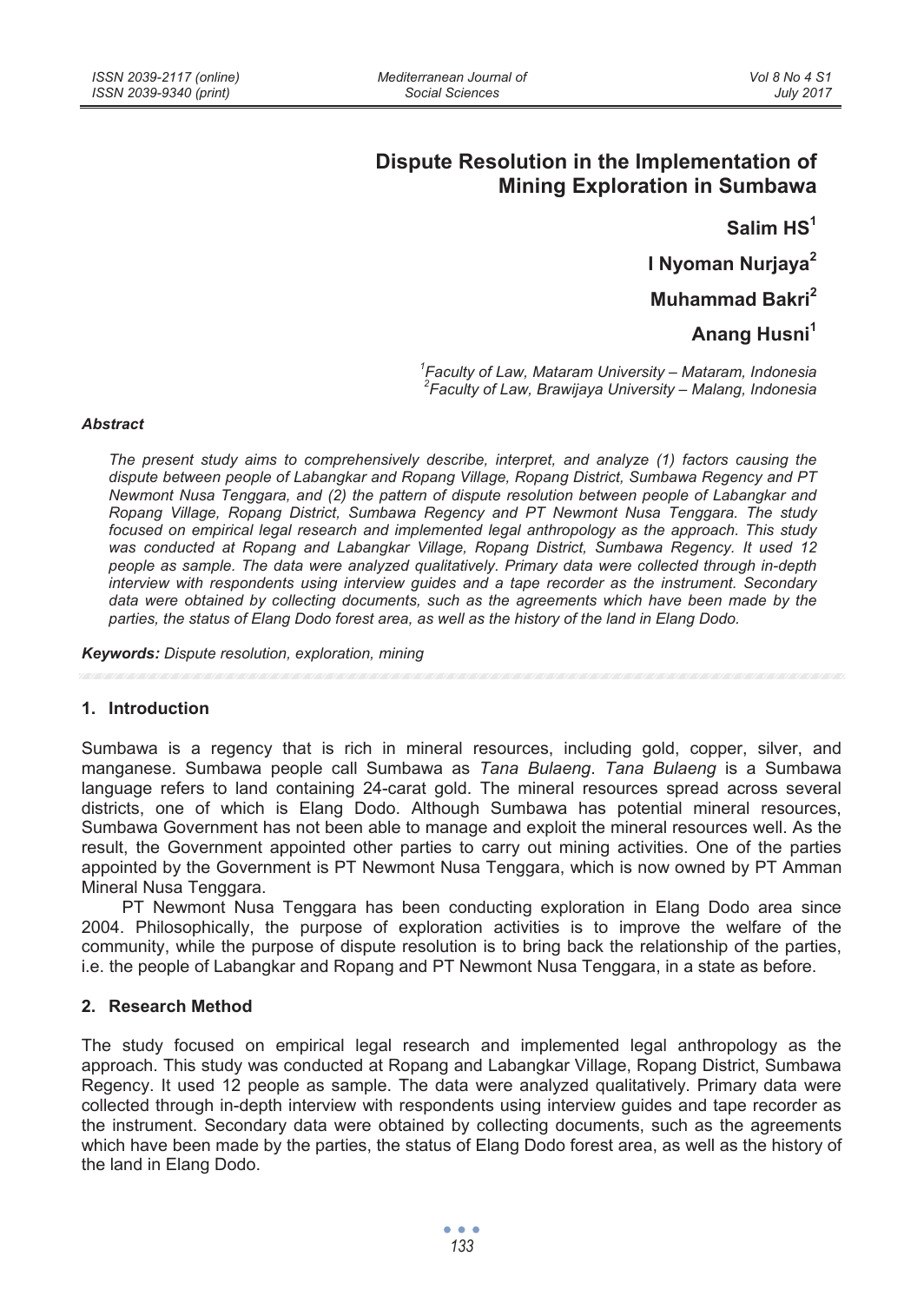# **3. Results and Discussion**

### *3.1 Empirical Analysis of the Causes of Dispute between Labangkar and Ropang People and PT Newmont Nusa Tenggara*

Mining exploration conducted by PT Newmont Nusa Tenggara in Elang Dodo area has caused disputes between people of Labangkar and Ropang and PT Newmont Nusa Tenggara. The results showed there are five factors causing the dispute between them, which are: (1) *tana balo tolo* of Labangkar people has not been acknowledged, (2) compensation for *tana balo tolo* has not meet the demand; (3) some of Ropang people have not been employed at PT Newmont Nusa Tenggara, (4) proposal for the development of society has not been fulfilled, and (5) lack of socialization (Salim, 2012). These five causes will be briefly explicated below.

# *3.1.1 Villagers' Reasons for Requesting Recognition for Tana Balo Tolo*

The emergence of dispute between the villagers of Labangkar and Ropang Village and PT Newmont Nusa Tenggara is because Sumbawa Government has not formally recognized *tana balo tolo* of Labangkar people located in Elang Dodo. *Tana balo tolo* is defined as a land left by parents, grandparents, and ancestors to Labangkar people.

The investigation team found evidences, such as former ghetto, plants, fields, gardens and cemeteries of Dodo community. Supposedly, by the presence of these findings, the Regent of Sumbawa would consider to recognize the existence of *tana balo tolo* in Elang Dodo. However these evidences were not deemed sufficient by the team to recognize the rights of people who are in Elang Dodo, for the team tended to use formal proof. It is mentioned in the joint statement between the people of Labangkar with the Investigation Team that:

*"The team could not prove clearly the strong right basis to the recognition of land tenure, but the team expects the real effort of the community, as expressed by the investigation team, to be considered for awards".* 

The substance of joint statement that was made between the representatives of Sumbawa Government and the people residing in the area around Elang Dodo is dualism, because, on the other hand, the investigation team could not prove clearly the strong right basis. However, the agreement has approved to reward community efforts proved significantly in the field.

When "the real effort of the community …. to be considered for award" refers to the representatives of Sumbawa government and society that follows the meeting, it is explicitly clear that the Government acknowledge the fact that the land used by PT Newmont Nusa Tenggara is *tana balo tolo* of Labongkar people. In addition, the people of Labongkar still consider the land used by PT Newmont Nusa Tenggara as their *tana balo tolo*. Proof used by Labangkar people to the contract work area of PT Newmont Nusa Tenggara is based on factual or physical evidence that they used to be the heirs of the *tau* (people) of Dodo. Physical evidences presented by Labangkar people were enormous walls of former mosque at Dodo, *beduk* (traditional drum made from leather), tomb, and plants, such as coconut trees, palm, teak, walnut, betel, jackfruit, star fruit, and lemon.

Based on the above explanation, it can be argued that the land of Labangkar people located in Elang Dodo needs to be recognized de facto. In addition, most of the people are still relying their life on Elang Dodo area.

Although there are factual evidences showing the ownership of *tana balo tolo*, Sumbawa Government has not given a formal recognition of the rights to Labongkar people.

### *3.1.2 Provision of Indemnity*

Forms of indemnity that may be requested (Asser's, 1988) by the injured party are:

- 1. Material indemnity; and
- 2. Immaterial indemnit.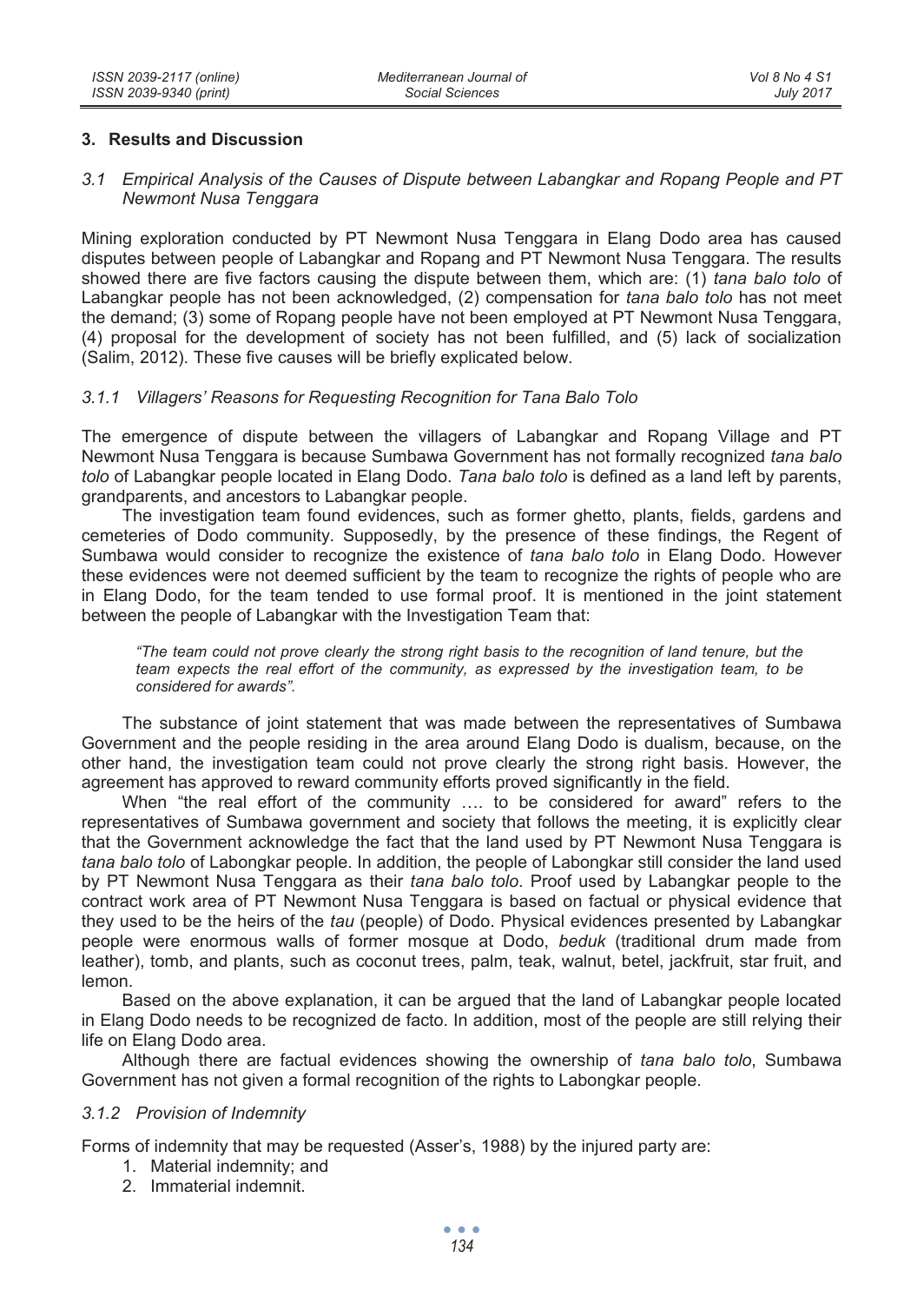| ISSN 2039-2117 (online) | Mediterranean Journal of | Vol 8 No 4 S1    |
|-------------------------|--------------------------|------------------|
| ISSN 2039-9340 (print)  | Social Sciences          | <b>July 2017</b> |

Material loss is a loss suffered by the community in the form of money/wealth/objects. On the other hand, immaterial loss is a loss suffered by people who are not worth the money, such as pain, pale face, and others.

In the Circular of the Minister of Forestry Number: S.75/Menhut-II/2004 on the Issues of Customary Law and Compensation Demands/Indemnity by Indigenous and Tribal Peoples, dated March 12, 2004, indemnity to the charges filed by the customary law community has been determined. There are two things mentioned in the Circular of the Minister of Forestry Number: S.75/Menhut II/200, which are:

- 1. The form of indemnity; and
- 2. The role of local governments.

The forms of indemnity proposed by the Ministry of Forestry are:

- 1. A new livelihood;
- 2. Involvement in the surrounding forest utilization; or
- 3. Construction of public/social facilities beneficial to the customary law community.

Meanwhile, the role of the governor or regent/mayor is to facilitate meetings between indigenous people and concessionaires of HPH/IUPHHK. The purpose of the meeting is to resolve the demands of indigenous and customary law community to concessionaires of HPH/IUPHHK.

The form of indemnity agreed by the investigation team, BPD, village chiefs, and community leaders throughout Lantung and Ropang district was given in communal compensation. However, the agreement signed on September 4, 2004 in Bappeda of Sumbawa was not approved by community representatives of Labangkar. The representatives who followed the meeting consist of Mstkm and Ung. At the time of formulating the form of indemnity, community representatives of Labangkar staged walkout from the boardroom. What is expected by the representatives is not a communal compensation, but the compensation granted to individuals who have land in Elang Dodo, in which it was discussed in *tokal barema* (seated together) with the entire community of Labangkar. Therefore, they kept fighting for the rights of the people they represent.

Forms of indemnity agreed between the investigation team, village heads, and chairmen of BPD of Ropang District were already based on the legislation in force. It is mentioned in Article 14 of Presidential Decree Number 36 of 2005 on Land Procurement for Implementation of Development for Public Interest that:

"Replacement of the field controlled by customary rights is granted in the form of construction of *public facilities or other forms that are beneficial to the community throughout the place".* 

Basically, indemnity in the form of communal and infrastructure is the most appropriate indemnity, for all facilities that will be built later by PT Newmont Nusa Tenggara will be enjoyed by all people in Ropang District, for example, the construction of road.

# *3.1.3 Labor*

This provision requires that PT Newmont Nusa Tenggara in producing goods and services should employ:

- 1. Indonesian labor;
- 2. Services; and
- 3. Raw materials produced from Indonesian sources.

Labor can be divided into three types; (1) local, (2) national, and (3) foreign labor. Local labor is labor that comes from communities live nearby the company. National labor is labor that comes from all corners of Indonesia. Foreign labor is labor coming from abroad. In Article 17 paragraph (3) KK Generation VII, it is determined that local labor receive a very large portion for working in the mine. This is intended to avoid disputes between the communities around the mine with the company.

Given the fact on the quality of local people, the company would not employ local people because they have a weakness, which is the lack of capacity and expertise in the field of mining.

The respondents were expecting that the share of local labor to work on the mining company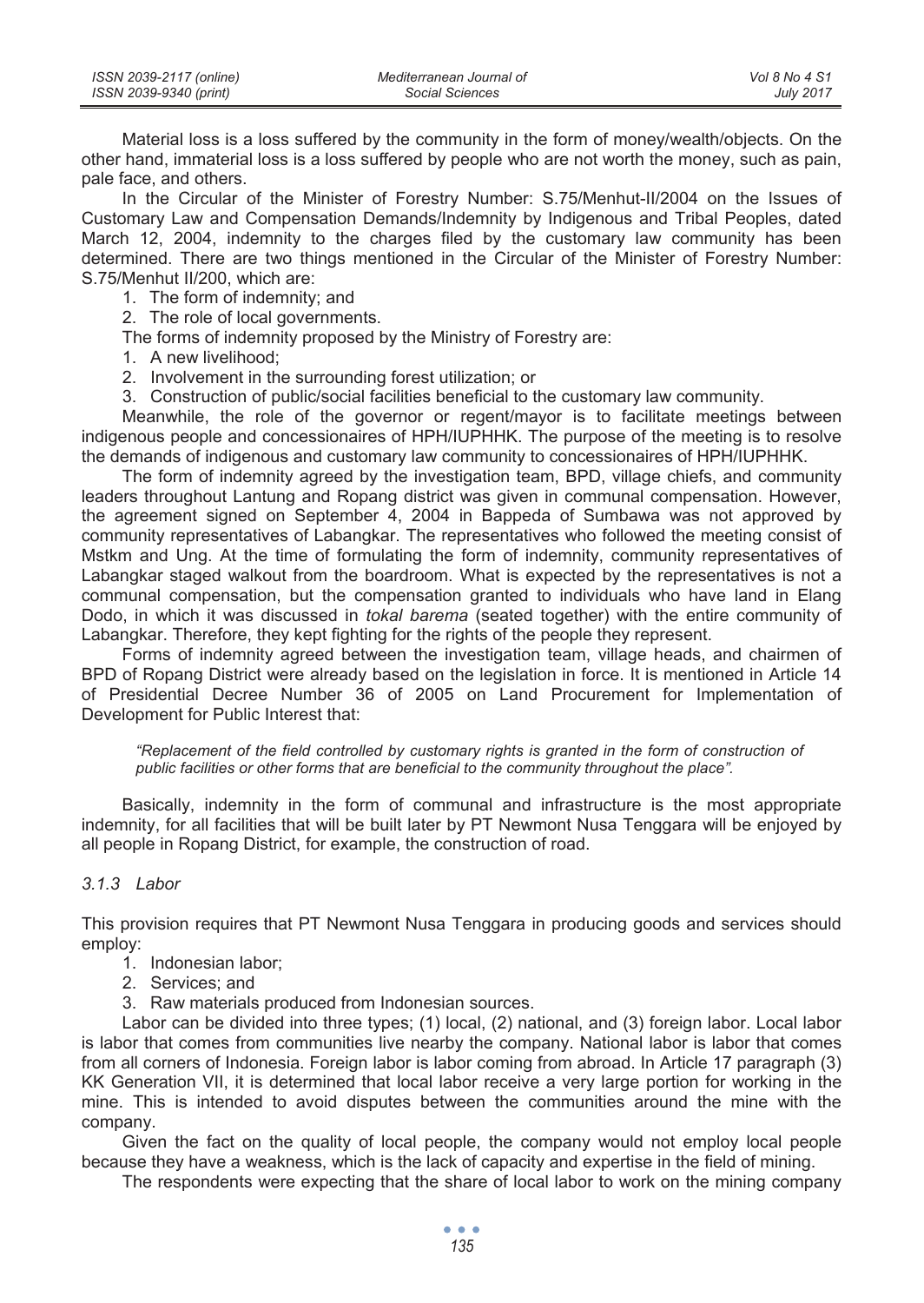| ISSN 2039-2117 (online) | Mediterranean Journal of | Vol 8 No 4 S1    |
|-------------------------|--------------------------|------------------|
| ISSN 2039-9340 (print)  | Social Sciences          | <b>July 2017</b> |

must be greater than the national and local labor, i.e. 60% of the workforce living nearby the company and 40% labor from outside. However, what used to be questionable is the village or district that can be classified as local communities. Usually a company, particularly mining company, maps the region covering the area around the mine covering three or four districts. The region around the mines is a priority to hire labor on mining companies. The purpose of this recruitment is to avoid disputes between the company and the community.

### *3.1.4 Rejection of Proposal*

One of the causes of dispute between Ropang people and PT Newmont Nusa Tenggara is the proposal submitted by Ropang people to PT Newmont Nusa Tenggara which was not accepted. Rp10 billion was budgeted in the proposals initiated by Arief Perdana Kusuma (PT Newmont Nusa Tenggara) and district head of Lenangguar (Drs. Sulaiman). The purpose of proposing Rp10 billion was to improve the welfare of Ropang people who were not employed at PT Newmont Nusa Tenggara. That amount of money would be used to: (1) develop the village, such as building village drainage, (2) improve local economy, such as trading, (3) raise cattle, and (4) grow vegetables.

Although PT Newmont Nusa Tenggara asked the villagers to make proposals, they would not be approved by PT Newmont Nusa Tenggara, on the grounds that the activity will be carried out in the exploratory stage. At the moment, PT Newmont Nusa Tenggara was going to pay out a huge amount of money to conduct exploration activities. Meanwhile, the people living around the area of Elang Dodo expected PT Newmont Nusa Tenggara to perform activities of social responsibility, not only in exploitation phase, but also during the exploration stage. Since the request is not fulfilled, the people burnt the base camp of PT Newmont Nusa Tenggara in Elang Dodo on March 19, 2006.

### *3.1.5 Lack of Socialization*

Another cause of the emergence of dispute is the lack of socialization conducted by PT Newmont Nusa Tenggara to the people of Labangkar and Ropang. PT Newmont Nusa Tenggara has conducted exploration activities in Elang Dodo since 2004 without giving notification to the community. Labangkar people knew the activity after having been informed by Lantung people. To prevent disputes between communities and PT Newmont Nusa Tenggara, socialization to public should be conducted.

# *3.2 Resolution Patterns of the Dispute between the People of Labongkar and PT Newmont Nusa Tenggara*

In the customary law of Sasak people, it is known institutions and values of local wisdom related to traditional dispute resolution. The competent institutions to resolve the dispute in Sasak people is *kerama gubuk* or *majelis pemusungan* (Abdullah, 2020). *Kerama gubuk* is a customary institution consists of formal leader (head of the village/*keliang* and the members) as well as non-formal leaders (religious leaders, traditional leaders, and intellectuals). This term is known in Lombok community, especially in East Paresak. Sasak people also have *pemusungan* institution, or *majelis pemusung*. *Pemusungan* institution, or *majelis pemusung*, is a local authority under the control of indigenous stakeholders, *Bayan*. The main function of the institutions for Sasak people is to discuss policies with regard to custom cases that arise, among others: (1) customary marriage ("*merari*", or "elope"), (2) adultery, (3) inheritance, and (4) other customary violations which can cause interference on the balance of social life.

Resolution of disputes through traditional institutions is also known in Samawa community. It is stated in Article 6 paragraph (2) of Sumbawa Regency Regulation No. 23 of 2007 concerning Traditional Institution set on August 1, 2007. It regulates the tasks of traditional institutions, which are to:

- 1. Be a facilitator and mediator in the resolution of disputes relating to customs and habits of the people;
- 2. Empower, develop, and preserve the customs and habits of the people in order to enrich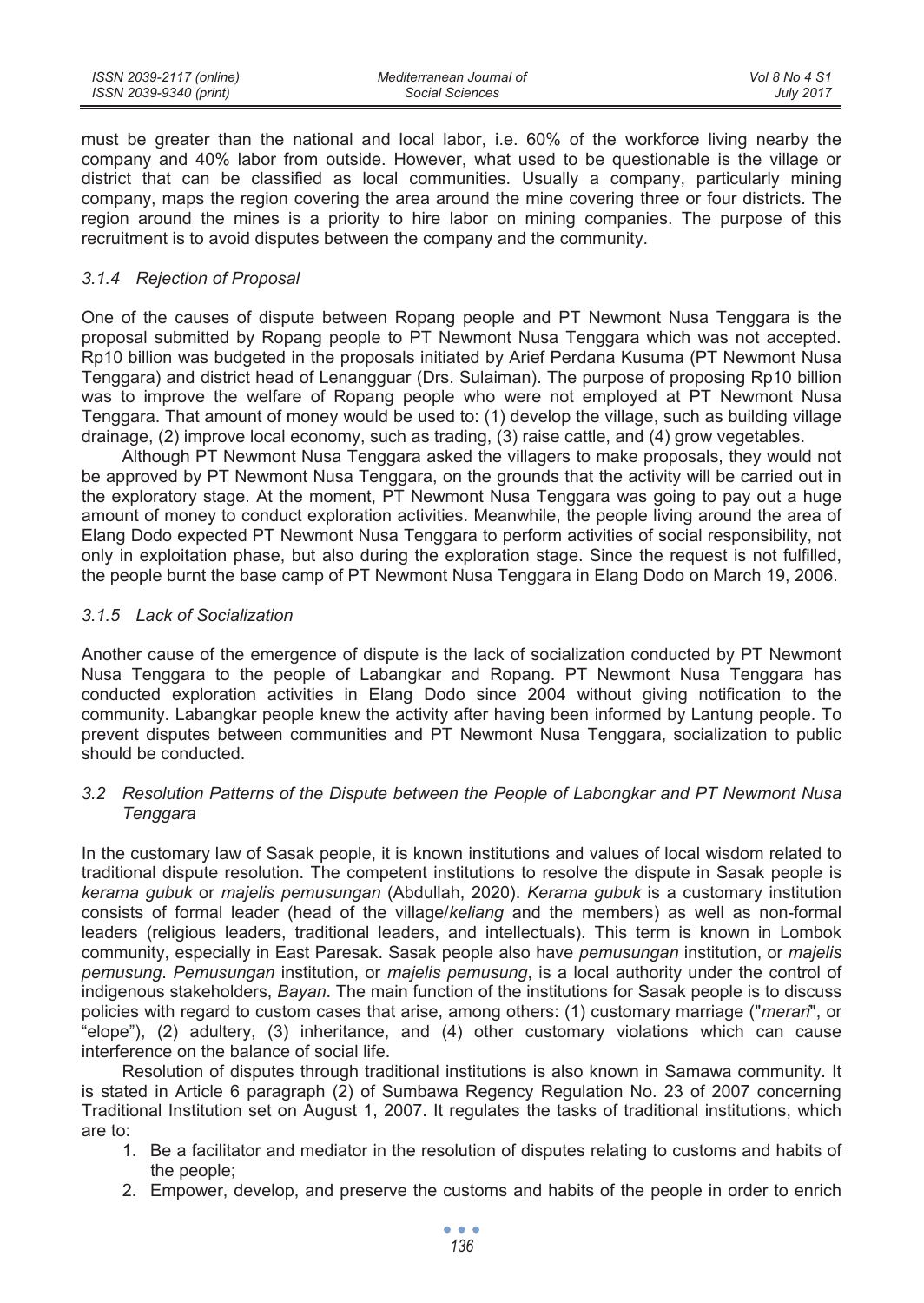local culture as an integral part of national culture; and

3. Create a democratic and harmonious relationship and objectivity among traditional leaders, traditional authorities, traditional leaders, and government officials at all levels in Sumbawa.

The main task of *tana* Samawa traditional institutions are regulating, managing, and resolving various problems of life related to customs and customary law of *tana* Samawa. Law used to solve the problem is the customary laws of *tana* Samawa. *Tana* Samawa customary law is the applicable law for the *tau* (people) of Samawa. In deciding any disputes, the traditional institutions of *tana* Samawa are based on the value "*Adat Ketong Syara, ke Syara Ketong Kitabullah*". This means that the prevailing custom is based on *Syara* (Islamic law) and *Syara* is based on Kitabullah (the Quran). The philosophy used in traditional institutions of *tana* Samawa in deciding an issue is "*Krik selamat tau ke tana Samawa, taket ko Nene, kangila boat lenge*".

In the above symbol, it is not clearly stated the ways of resolving disputes that are used by the people of Samawa. Based on this research, it has been found several terms related to ways of resolving disputes in the community of Samawa, including (1) *tumaq barema*, (2) *tumaq basuan*, (3) *saling basabalong*, (4) *basasai*, (5) *yasasapah*, and (6) *basaterang* (Salim, 2012).

Of the various terms above, there are three ways of dispute resolution expected to resolve the dispute between Labangkar people and PT Newmont Nusa Tenggara. Those three ways are: (1) *tumaq barema* or *tumaq basuan* or *tokal barema*, (2) negotiations, and (3) mediation.

The purpose of *tumaq barema* or *tumaq basuan* or *tokal barema* is to formulate the wishes of Labangkar people to PT Newmont Nusa Tenggara. For example, in each *tumaq barema* or *tumaq basuan* or *tokal barema*, what is needed by Labangkar people are:

- 1. Recognition of their *tana balo tolo* land in Elang Dodo; and
- 2. Request for compensation for the their *tana balo tolo*.

From the results of this joint sitting, the public appointed their representatives to fight for their rights. Representatives appointed by the society did not ask directly ask PT Newmont Nusa Tenggara, but they asked Sumbawa Government to fight for their rights to PT Newmont Nusa Tenggara. The results of *tokal barema* were submitted by the representative of Labangkar people to Sumbawa Regency government. Who acted as representatives of Labangkar are Mstkm and Ung. Based on the request of the representatives, Sumbawa Regency Government held a meeting on September 4, 2004. One of the results of the meeting is:

*"Compensating communally (in the form of public interest) the people, whose land within the exploration area of PT Newmont Nusa Tenggara, but not given to an individual or individuals".* 

The agreement that was reached on September 4, 2004 is expected to be delivered to PT Newmont Nusa Tenggara, for the people considered government, in particular the Regent, as the father of customary law of Labangkar, who would fight for their rights. However, in reality the results of the meeting were never delivered to PT Newmont Nusa Tenggara, so that PT Newmont Nusa Tenggara was engaged in community development in the area of Batu Hijau, West Sumbawa. Meanwhile, PT Newmont Nusa Tenggara in Ropang solely built a health center, while other infrastructures in Ropang have not been established.

Seen from the theoretical aspect, dispute resolution through institutions that live and thrive in society is allowed. This is apparent from the model of dispute settlement offered by Dean G. Pruitt and Jeffrey Z., Rubin and Laura Nader, and Harry F. Todd, Jr.. Dean G. Pruitt and Jeffrey Z. Rubin suggested five strategies for dispute resolution, which include (1) contending (trying to implement a solution that is preferred by one party to the other party), (2) yielding (reducing the aspiration and willing to accept less than what is actually desired), (3) problem solving (looking for alternatives that satisfy the aspirations of both parties), (4) withdrawing (choosing to leave situations of dispute, both physically and psychologically), and (5) inaction (not doing anything).

Of the five ways of dispute resolution, what is suitable with the expectation of Labangkar people is using problem solving. They expect that their *tana balo tolo* problem in Elang Dodo with PT Newmont Nusa Tenggara can be solved.

In addition, negotiation and mediation are suitable for the dispute resolution. Negotiation was